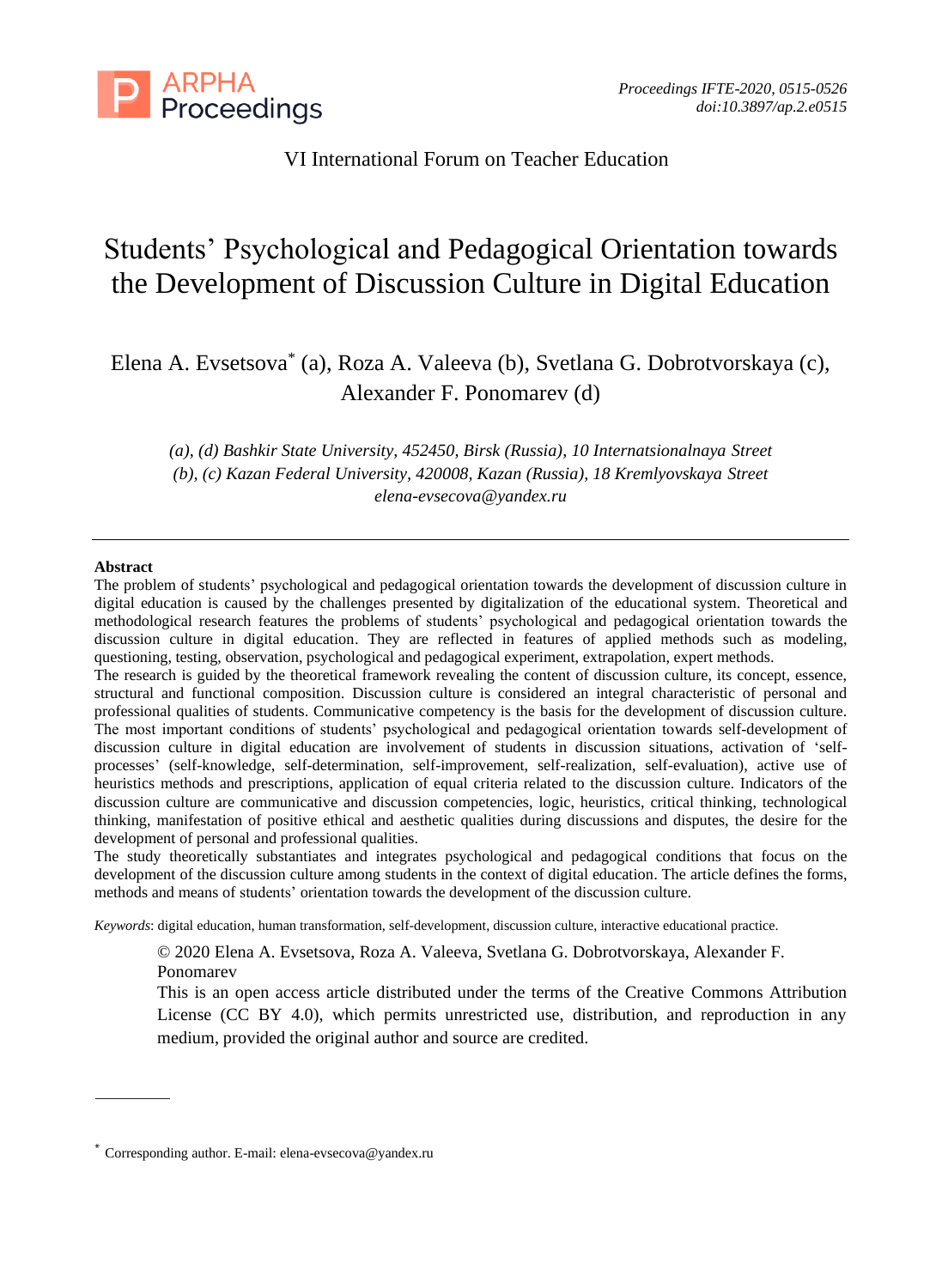Published by Kazan federal university and peer-reviewed under responsibility of IFTE-2020 (VI International Forum on Teacher Education)

# **Introduction**

The problem of the psychological and pedagogical orientation of students towards self-development of a discussion culture is analyzed in various fields of science such as cultural studies, pedagogy, general psychology, social psychology, social philosophy, linguistics, psycholinguistics, cognitive psychology, and other fields. The works that have important methodological and theoretical significance in relation to the development, including self-development, of discussion culture among students are the works of Bekhterev (1921), Bodalev (1995), Andreevа (2009), Ilyin (2014), Znakov (2005), Andreev (2015), Valeeva (2014).

For the development of the discussion culture among students, it is important to implement the following psychological and pedagogical conditions:

- teachers should systemically involve students in discussions of problem situations that exist in the educational process;
- such 'self' processes as self-development, self-knowledge, self-determination, selfimprovement, creative self-realization and self-control should be activated;
- during the process of systematic application of discussion forms and methods in educational activities, the teacher should involve students in heuristic dialogues with the use of heuristic cues such as "How to win an argument?", "How to criticize complying with ethical norms?", "How to refute an opponent?" etc.;
- pedagogical assessment and students' self-assessment of the discussion culture should be based on specifically created indicators and criteria.

The effectiveness of higher pedagogical education modernization largely depends on whether the university teacher can orient students towards creative self-development, including the development of discussion culture in digital education.

## **Purpose and objectives of the study**

The purpose and objectives of the study are the theoretical justification and integration of psychologicalpedagogical conditions of students' orientation towards self-development that includes the development of discussion culture in digital education.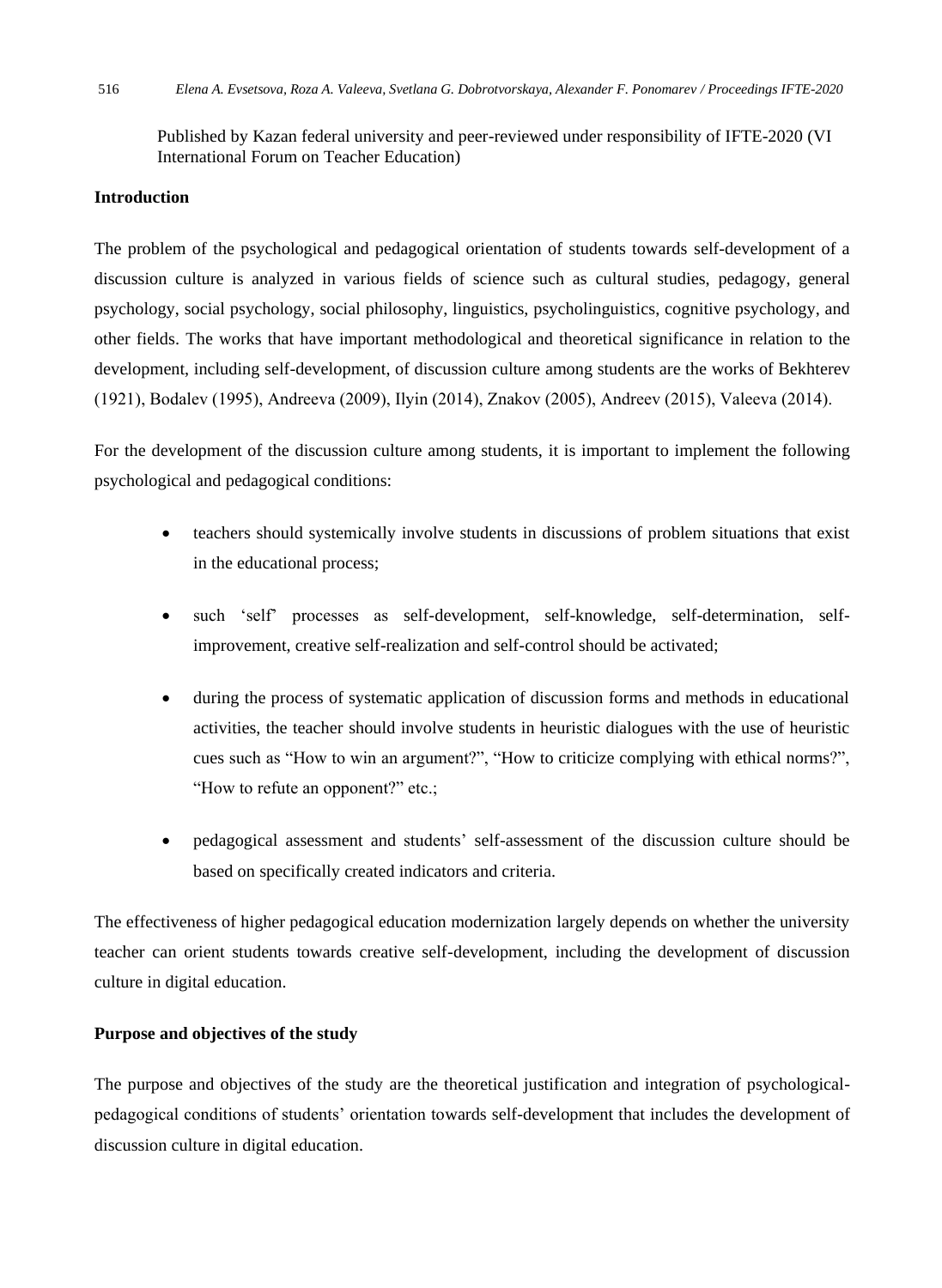#### **Literature review**

In recent years, there has been an increased interest in the problems related to communication and development of students' discussion culture. It has to do with the fact that communication is an important factor in socialization and an essential component in the development of a person's intellectual abilities. Despite the existence of different approaches to determining the concept of communication, it is considered a special type of human activity. Particular attention should be paid to the research carried out by Bekhterev (1921) who viewed the issue through social reflexology. According to Bekhterev (1921), communication is the mechanism forming groups of people and providing conditions for socialization. Bekhterev (1994) determined two specific types of communication: imitation and suggestion stating that "imitation builds on communication with others which then contributes to a kind of mutual induction and mutual suggestion developed through cooperation" (p. 31). The scholar believed that the influence of one person on another in the process of communication stems out from unconscious infusion of ideas, feelings and sensations and without relying on logical forms of persuasion. He singles out the conditions under which such an infusion happens to be the most effective: common mood, personal experiences, common goal, and common ideas. Bekhterev (1994) was the first who started examining the problem of communication in Russian social psychology.

Ananyev (2001) considered communication a specific type of activity through which a person builds relationships with other people. He believed that communication defines the governing prefix of personality development and contributes to the person's mental health. It is particularly important to consider the concept that Ananyev (2001) indicated in the problem of communication – participants' perception of each other. This concept was then developed by Bodalev (1995).

Znakov's (2005, p. 125) generalization regarding the essential characteristics of the communication category is of particular importance:

"I refer to communication as the form of persons' interaction which is initially motivated by their desire to reveal mental qualities of each other, and during which interpersonal relationships are formed. Joint activities are further understood as situations when persons' interpersonal communication is driven by common goals or the intention to solve common tasks."

Considering the aforementioned and applying the concepts "culture", "psychological and pedagogical orientation", one can define the concept of "discussion culture" that characterizes the process of psychological and pedagogical orientation of students towards the personal development of discussion culture.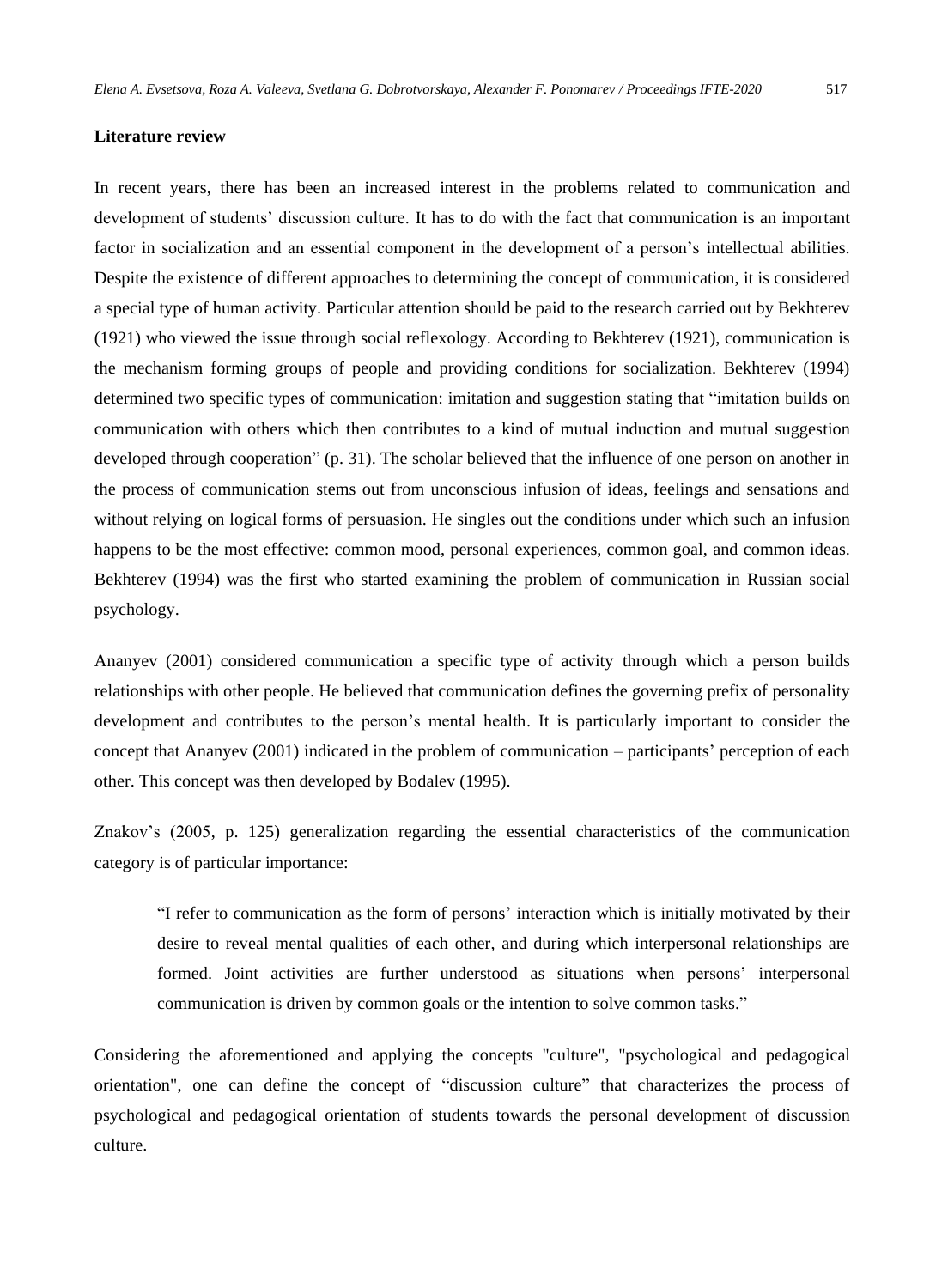Thus, we infer that student's discussion culture is an integral characteristic of student's motivation and value orientation, knowledge, skills and abilities, which manifest in aspiration to self-development, selfrealization through communicative, ethic, reflexive, and estimating functions that are revealed in the situations of discussion during educational activities (Evsetsova, 2016). Discussion culture is a part of the communicative culture that integrates and reflects value orientations, communicative competencies of students, their ability to participate in disputes and defend their views and beliefs. In connection to this, it is essential to consider the concepts "development" and "self-development". Andreev (2015) notes that there are two essential differences between the processes of self-development and development:

- 1) Changes in personality are determined by the purposeful influence of the individual on oneself;
- 2) Changes occur not only in the motives, intellectual, and emotional spheres, but also in the processes of self-knowledge, self-determination, self-improvement, self-realization, and selfgovernment. At the same time, the main mechanism in both processes is the creative resolution of conflicts.

In other words, to begin with, it is essential to activate self-processes provided that the most significant backbone elements of "self" are self-knowledge, self-determination, self-management, self-realization, and self-improvement.

## **Methodology**

Theoretical and methodological aspects of the research problem are reflected in the research methods used for this study. The methods are modeling, surveys, observation, psychological and pedagogical experiment, interpretation of factors and conditions of the psychological and pedagogical orientation of students towards self-development of discussion culture, extrapolation.

The research goals are threefold: (1) to develop a conceptual model of the psychological and pedagogical orientation of students-teachers towards the discussion culture in the context of digital education; the model includes goals, objectives, conditions, indicators, and performance criteria; (2) to clarify and specify the concept "students' discussion culture", i.e. the content, development of a diagnostic battery of measures including questionnaires, indicators, criteria allowing to study the individual level of students' (future teachers) discussion culture, based on the methods of extrapolation, comparison, and interpretation of factors and conditions of the psychological and pedagogical orientation of students; (3) to systematize psychological-pedagogical conditions of students' orientation towards the culture of discussion.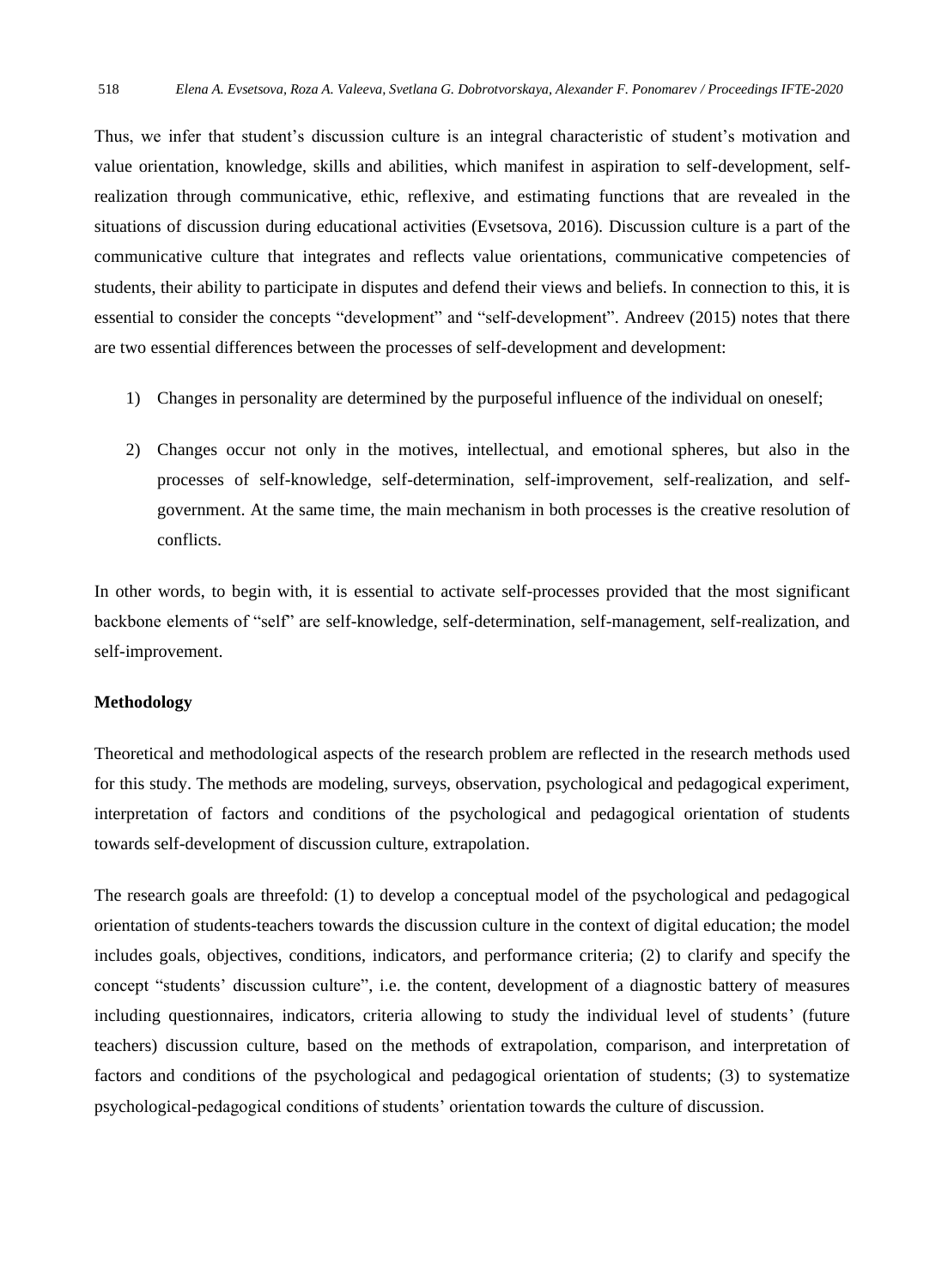Experiments were conducted at Bashkir State University and Kazan (Volga region) Federal University. In the first stage of the research, the research problem, goals, hypothesis, and research categories were formulated. In the second stage, a formative experiment was conducted, and the basic psychologicalpedagogical conditions for students' orientation towards self-development of discussion culture were identified, and the structural elements of the model of self-development of discussion culture were clarified. At the third stage, research results were summarized; methodological recommendations for implementation of research results in the process of teaching students at the universities were developed.

#### **Results**

The analysis of the research problem showed that the problem of the psychological and pedagogical orientation of students towards self-development of the discussion culture in the context of digital education presents an important task in modern education. However, it is not fully developed in the modern didactics of higher education being an essential component for the development and self-development of pedagogical skills. Although there is no comprehensive analysis of the features of students' discussion culture, in pedagogy, methods for activating students' discussions have been developed.

Based on the theoretical analysis, the research identified the concept, nature, structural and functional composition of the discussion culture of future teachers. Students' discussion culture is viewed as an integral characteristic of personal and professional qualities that includes motivational and value orientations, communicative and discussion competencies, logical, technological and critical thinking, heuristics, erudition, tolerance, and the sense of tact in communication, self-development and selfrealization abilities, which students show and develop in various types of discussion situations. Discussion and communicative competencies are fundamental for the development of discussion culture. The most important conditions of students' psychological and pedagogical orientation towards self-development of discussion culture in digital education are the involvement of students in discussion situations, activation of students' self-processes (self-knowledge, self-determination, self-control, self-realization, self-evaluation) during discussions, active use of heuristic methods. Also, teachers and students should use equal criteria for assessment and self-assessment of the levels of discussion culture. Indicators of the discussion culture are the value-semantic orientation of the student in a discussion situation, communicative and discussion competencies, heuristics, technological, logical and critical thinking, the manifestation of positive ethical and aesthetic qualities during discussions and disputes, desire to develop personal and professional qualities. The criteria for the development and self-development of the students' discussion culture are students' orientation towards success and significance of participation in the situation of discussion; flexibility and systematic application of communicative and discussion competencies, heuristic, heuristics,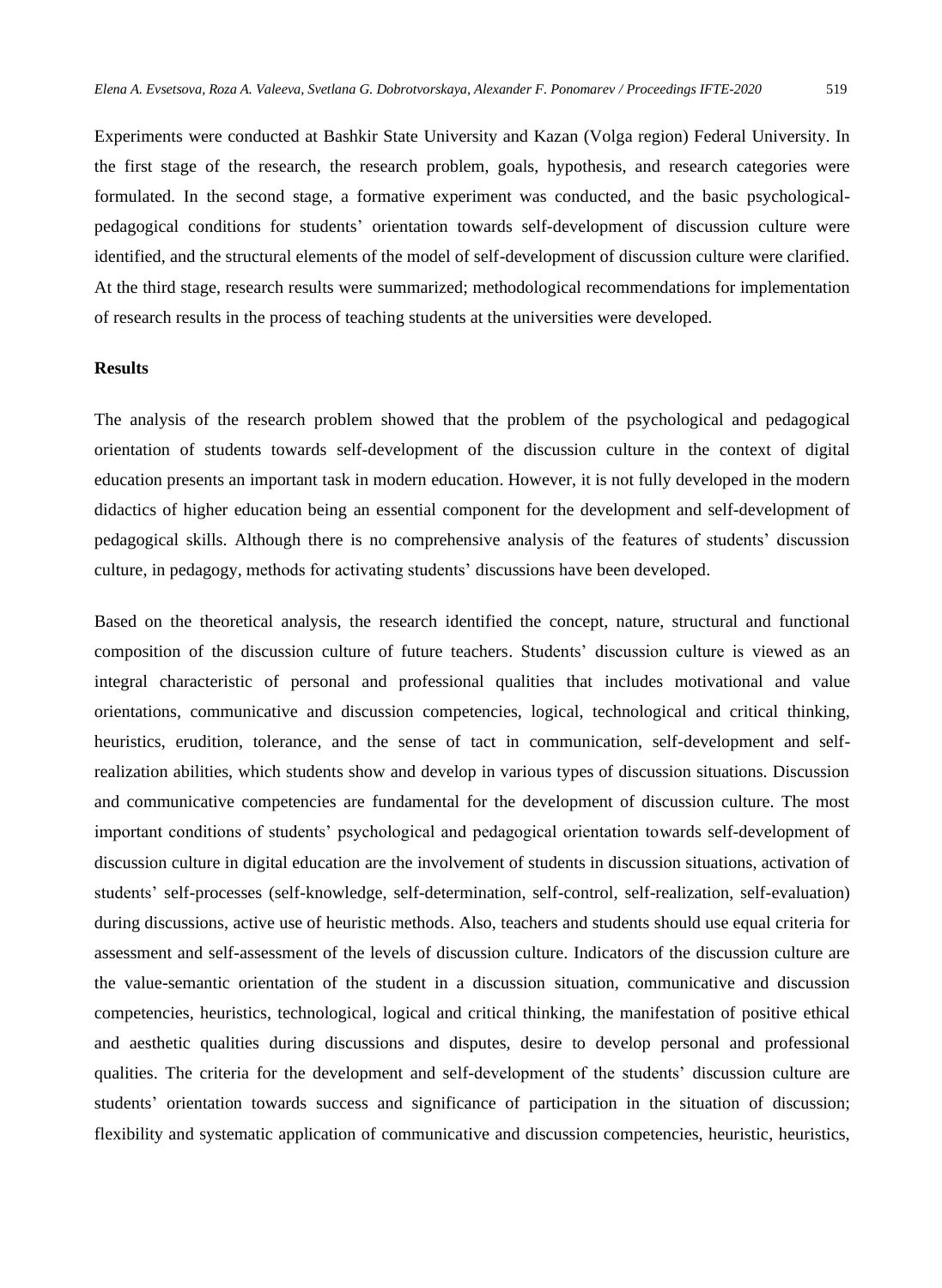technological, logical and critical thinking, erudition, tolerance, the level of self-development, selfrealization, and other "self" processes.

The level of the discussion culture can be determined judging from the content and the structure of the discussion culture of a certain student and can be assessed based on the basic indicators of discussion culture and following an appropriate set of criteria. To assess the effectiveness of the development of the discussion culture, we identified the following theoretical indicators: value-motivational, cognitive, and competency-based.

Components of the discussion culture are presented in Table 1.

| Indicators and criteria of the discussion culture |                                                                             | Criteria of the discussion culture                                                                                                                                                                                                                                                                                            |
|---------------------------------------------------|-----------------------------------------------------------------------------|-------------------------------------------------------------------------------------------------------------------------------------------------------------------------------------------------------------------------------------------------------------------------------------------------------------------------------|
| <b>Value-motivational</b>                         | Communicative and<br>developmental motivation of<br>discussion              | Priority of self-development of<br>communicative competencies in<br>discussions; understanding of the<br>importance of communicative<br>competencies for the purposes of self-<br>development; self-education and creative<br>self-realization; understanding the<br>importance of communicative<br>competencies in teaching. |
|                                                   | Cognitive and developmental<br>motivation of discussion                     | Priority of cognitive interests in<br>discussions, aspiration to implement<br>cognitive developmental goals of the<br>educational discussion, creative activity<br>in the advancement of ideas.                                                                                                                               |
|                                                   | Personal significance of<br>active forms of education<br>and self-education | Assessment of the significance and<br>effectiveness of the use of interactive<br>technologies in education; purposeful<br>development of self-education skills<br>during preparation for the educational                                                                                                                      |

Table 1. Indicators and criteria of the discussion culture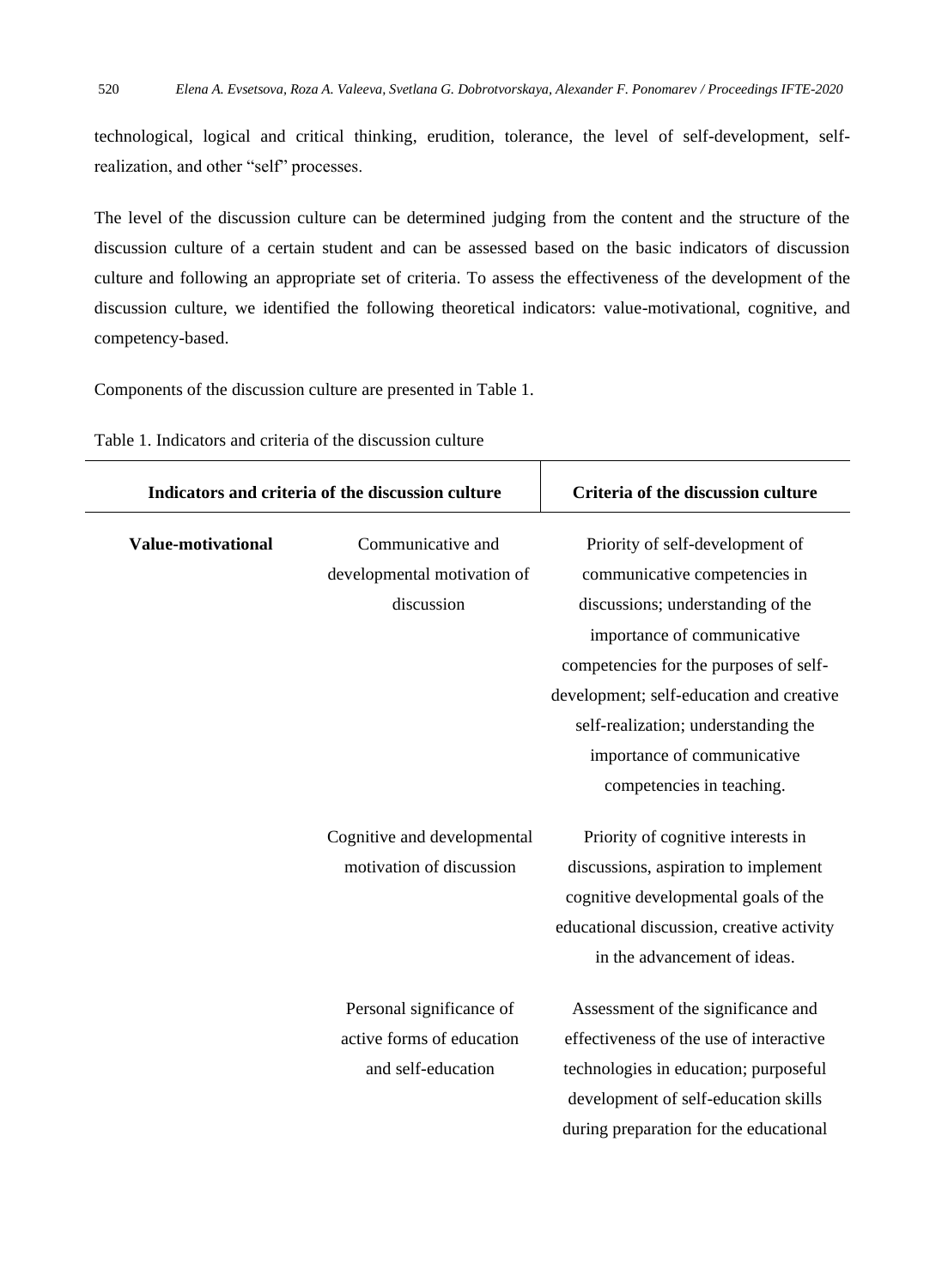Aspiration to selfimprovement and creative

discussion; unbiased self-assessment of the level of development of communication and discussion skills; the desire to increase the level of emotional culture during discussions; aspiration for success.

Conscious aspiration to develop logical, heuristics and critical thinking during discussions; conscious aspiration to develop the discussion culture; conscious aspiration to develop erudition, completeness and depth of knowledge, both in the field of the subject of discussion and beyond; conscious desire to broadcast accumulated knowledge.

Knowledge of verbal and non-verbal possibilities of self-expression; knowledge of scientific foundations in monologues and dialogues; knowledge of the essence and principles of discussion; knowledge of the specifics of pedagogical communication.

Depth of knowledge; consistency of knowledge; latitude of intersubjective connections; argumentation of personal point of view; scientific validity of judgments.

Knowledge in the field of forecasting and resolving conflicts; knowledge in the field of communication culture; knowledge of the discussion rules.

self-realization **Cognitive** Common and professional communicative and speech knowledge Erudition, knowledge of the disciplines of general and vocational training Knowledge of psychological and pedagogical foundations of communicative culture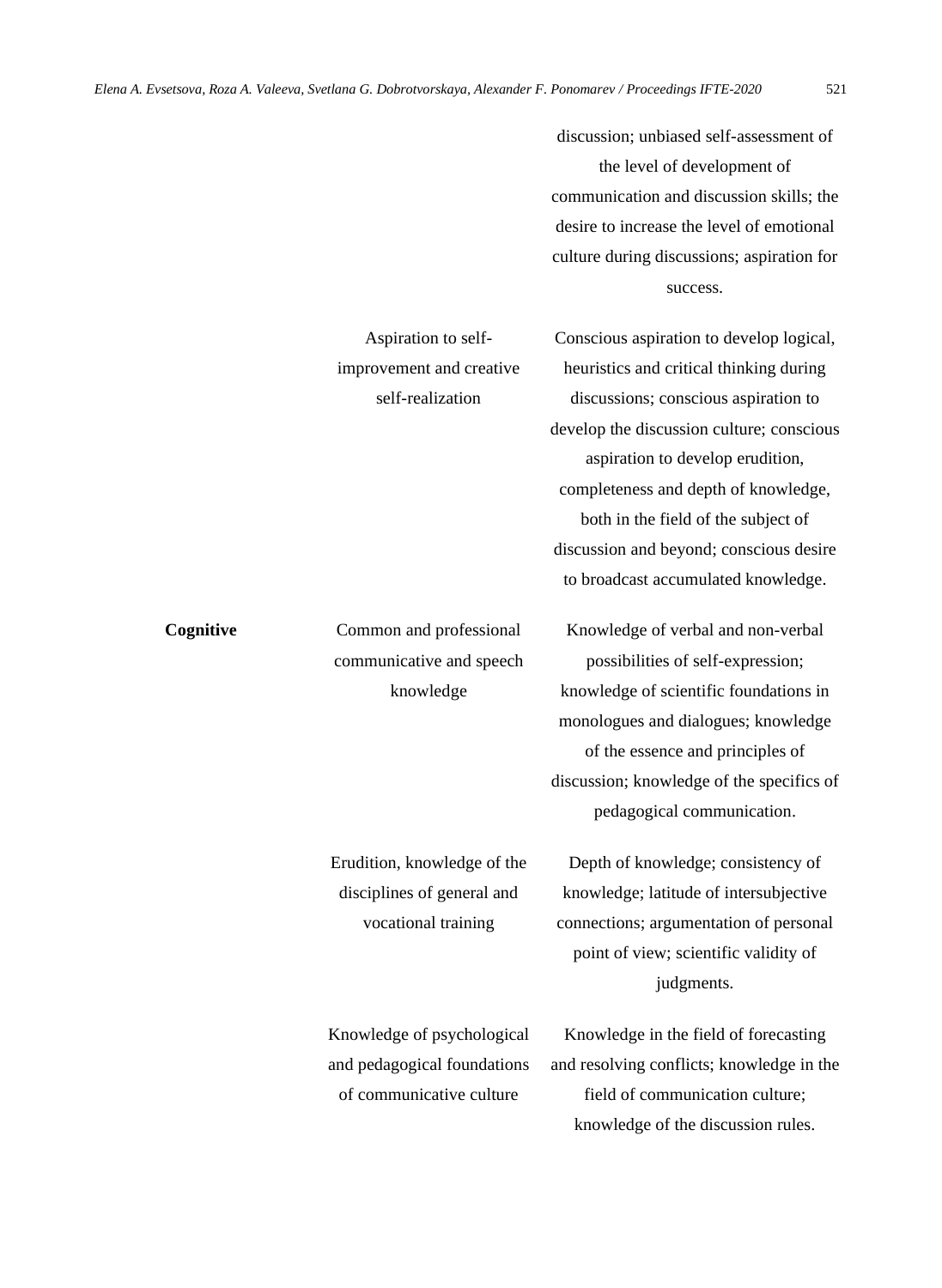|                           | Ability for self-development<br>and self-education                  | Conscious aspiration to self-development<br>of communication culture, skills of self-<br>knowledge and self-diagnostics of level<br>of communicative qualities; use of<br>opportunities for self-education and self-<br>improvement of communicative and              |
|---------------------------|---------------------------------------------------------------------|-----------------------------------------------------------------------------------------------------------------------------------------------------------------------------------------------------------------------------------------------------------------------|
| <b>Competency-related</b> | General educational<br>communicative and<br>discussion competencies | general culture.<br>Ability to listen and understand; ability<br>to describe and explain; ability to ask<br>questions; ability to criticize; ability to<br>defend one's position; ability to make<br>value judgements; ability to generalize<br>and make conclusions. |
|                           | Logical, heuristic, and<br>critical thinking                        | Ability to concentrate on the essence of a<br>problem, independence of judgement,<br>scientific views, non-standard thinking.                                                                                                                                         |
|                           | Communication and<br>leadership skills                              | Heuristics, goodwill, leadership,<br>rationality, democracy, sense of humor,<br>empathy.                                                                                                                                                                              |
|                           | Making creative and<br>responsible decisions                        | Self-analysis, self-criticism, predictive<br>thinking, high level of responsibility.                                                                                                                                                                                  |

During the diagnostic stage of the research, we identified the following diagnostic levels of students' discussion culture: intuitive, cognitive, reflexive, and creative. The levels were defined according to the criteria of the discussion culture.

The intuitive level of personal discussion culture pertains to the lowest stage of its development, i.e. communicative, logical-heuristic, emotional-volitional, and self-evaluative components. At this level, the components of the discussion culture are fragmentary and unsystematic and are insufficient for the formation of the value-motivational, cognitive, and competence-based foundations of the discussion culture. The intuitive level of the discussion culture classifies students as unsuccessful in communicative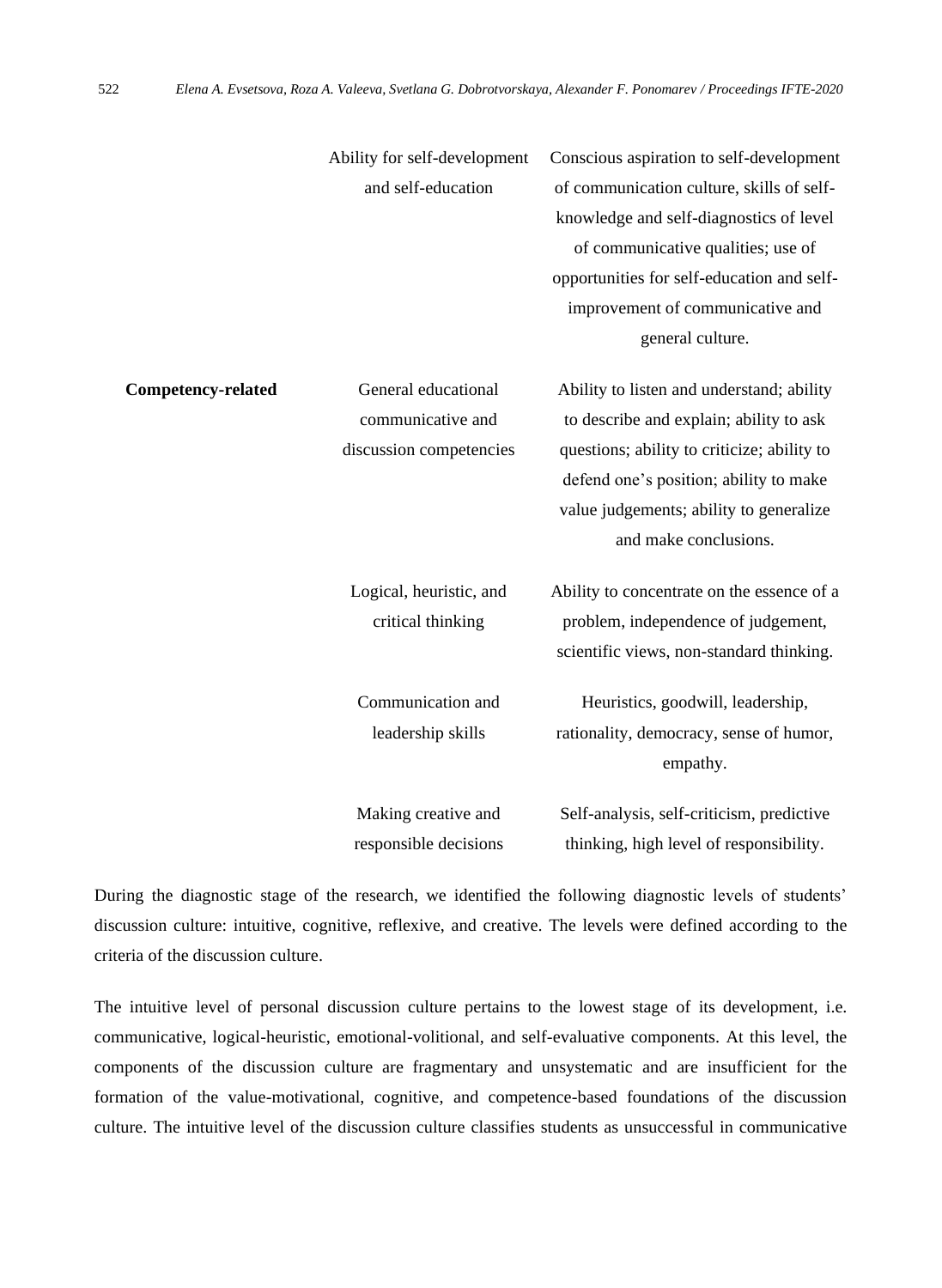educational activities. Students with an intuitive level of the discussion culture may need an enhanced program of socialization and creative self-realization. At this level, students may have a passive or even negative attitude to discussions as a form of learning as they are associated with the lack of developmental motivation, low level of communication skills, unsatisfactory knowledge of the topic of discussion, and poor erudition.

The cognitive level assumes a cognitive step in the development of the discussion culture. At this level, general communicative skills are already formed; there is satisfactory knowledge of general and professional disciplines, basic ideas in the field of psychological and pedagogical foundations of discussion culture. Such knowledge and skills determine positive attitudes to active forms of learning, interest to the theme of discussion and its process. However, they are not reflected in motivation for discussion activities and are insufficient for self-improvement and self-education. In this case, students may participate in discussions but their productivity remains low.

The reflexive level of the development of students' discussion culture assumes the presence of communicative knowledge and the system of competencies as a part of a communicative component; awareness of the communicative, developmental, and cognitive values of the discussion for creative selfdevelopment; self-analysis of the level of the discussion culture indicators; the importance of active educational forms necessary for self-education; high level of personal interest; competence; involvement in the discussion. Also, communicative and leadership skills together with low levels of conflicts in communication are manifested. As a result, there is a high level of productivity, however, the generation of ideas is insufficient, and creative potential is rather limited.

The creative level of students' discussion culture is characterized by high levels of development in most of the twelve criteria of the discussion culture. The main feature of the creative level is the purposeful development and application of self-development skills during preparation for the discussion; extensive cross-subject knowledge; the use of knowledge for argumentation of judgements; the ability to ask questions and to find answers. High efficiency of discussion activities is manifested in the generation of ideas, search for extraordinary solutions, creative approaches, low rate of conflicts, tolerance, and empathy. Students quickly build communication with partners in the group, assume a leadership position, are focused on success, and have a motivational effect on others. This is the most promising and successful type.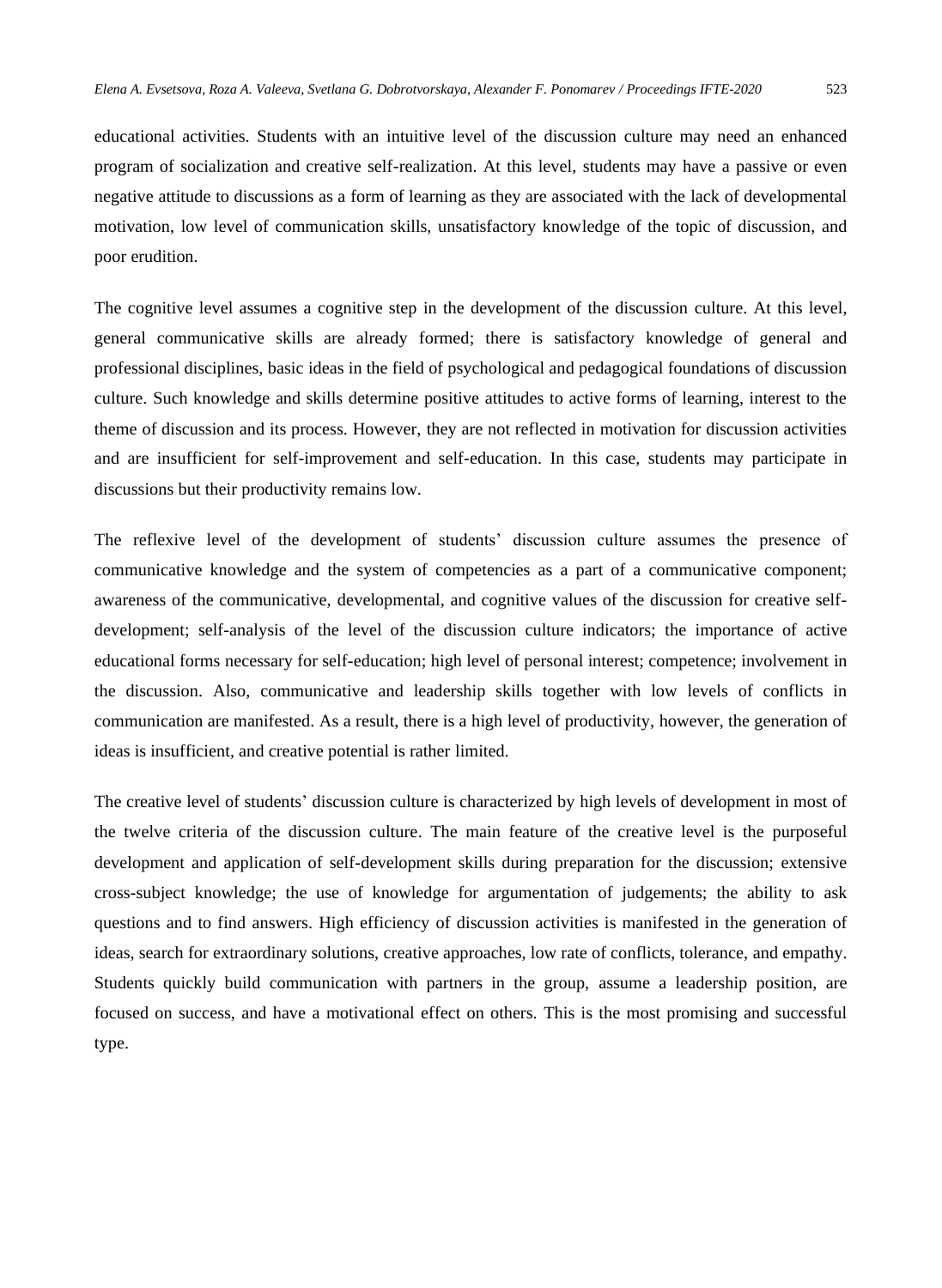The research experiment was conducted in three stages. The stages reflected the sequence of the formation of the main components of students' discussion culture (communicative, logical-heuristic, emotionalvolitional and self-evaluative). This classification is conventional as the components of the discussion culture are formed systemically. The experiment confirmed the increase in the level of the discussion culture in students. The discussion culture was proven to be effective and decisive in the achievement of self-development goals along with communicative, logical-heuristic, emotional-volitional, and selfestimative components. Forms, methods, and tools for self-development of students' discussion culture are defined in the study. Preference is given to discussion forms and methods. The conceptual model of students' discussion culture ensures the proportionality of all components of the discussion culture, the conformity of forms, methods and tools to certain types of educational activities in the conditions of digital education.

### **Discussions**

The problem of students' psychological and pedagogical orientation towards the discussion culture in the context of digital education stems from the global challenges of digitalization in the educational system. Further research will focus on the questions of how the role and status of the teacher will be transformed in the digital world; what ways of development of innovative interactive educational practices can be identified; what risks for the creative self-development can be predicted in a hyper-informational environment and digitalization of society.

#### **Conclusion**

As a result of the theoretical research that examined the content of discussion culture, the concept, essence, structural and functional composition of the students' discussion culture were determined. Students' discussion culture is an integral characteristic of personal and professional qualities. It includes motivational and value orientations, communicative and discussion competencies, logic, heuristic, critical and technological thinking, erudition, tolerance and tact in communication, self-development and selfrealization, all of which students demonstrate and develop in various types of discussion situations. Discussion and communicative competencies form the basis for development, including self-development, of discussion culture. The most important conditions of students' psychological and pedagogical orientation towards self-development of discussion culture in digital education are involvement of students in discussion situations, activation of 'self' processes (self-knowledge, self-determination, self-control, selfrealization, self-evaluation), active use of heuristic methods. Also, teachers and students should use equal criteria when evaluating and self-evaluating levels of the discussion culture. Indicators of the discussion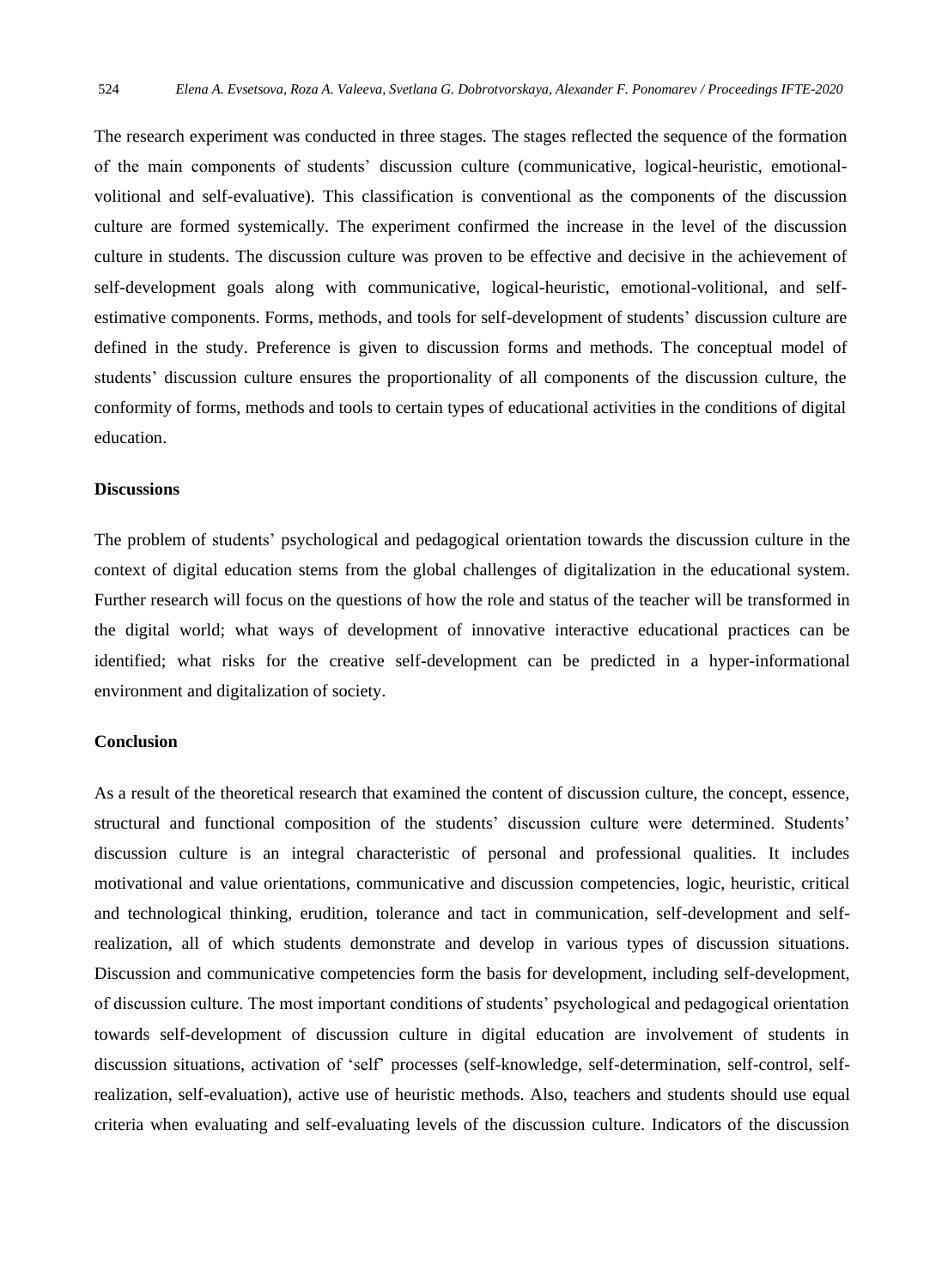culture are the value-semantic orientation of the student in a discussion situation, communicative and discussion competencies, logic, heuristic, critical, and technological thinking, the manifestation of positive ethical and aesthetic qualities during discussions and disputes, development of personal and professional qualities. Criteria determining the level of development of students' discussion culture are students' orientation to success in the discussion situations and significance of participation in it, flexibility and systematic application of communicative and discussion competencies, logic, heuristic and criticality of judgment and conclusions, erudition, tolerance and the sense of tact in discussions and disputes, the level of 'self' processes development (self-development, self-realization, etc.)

The research results are practically important as they allow using theoretical conclusions to improve the development of the discussion culture and make it more efficient. Also, practice-oriented didactic postulates were formulated and conditions, indicators and criteria of effectiveness of the discussion culture were identified. During the research, questionnaires and methods for evaluating and self-evaluating of the level of students' discussion culture were designed.

## **References**

Ananyev, B. G. (2001). *Human as an object of knowledge*. Saint-Petersburg: Piter.

Andreev, V. I. (2015). *Pedagogics of higher school: innovative-prognostic course.* Kazan: Center of innovative technologies.

Andreevа, G. М. (2009). *Social psychology*. Moscow: Aspect press.

Bekhterev, V. M. (1921). *Collective reflexology*. Petrograd: Academy.

Bodalev, A. A. (1995). *Personality and communication: selected psychological works*. Moscow: International Pedagogical Academy.

Bekhterev, V. M. (1994). *Selected works on social psychology*. Moscow: Academy.

Evsetsova, E. A. (2016). *Pedagogical orientation of students to discussion culture self-development*. Birsk: Bashkir State University.

Ilyin, E. P. (2014). *Psychology of communication and interpersonal interactions*. Saint-Petersburg: Piter.